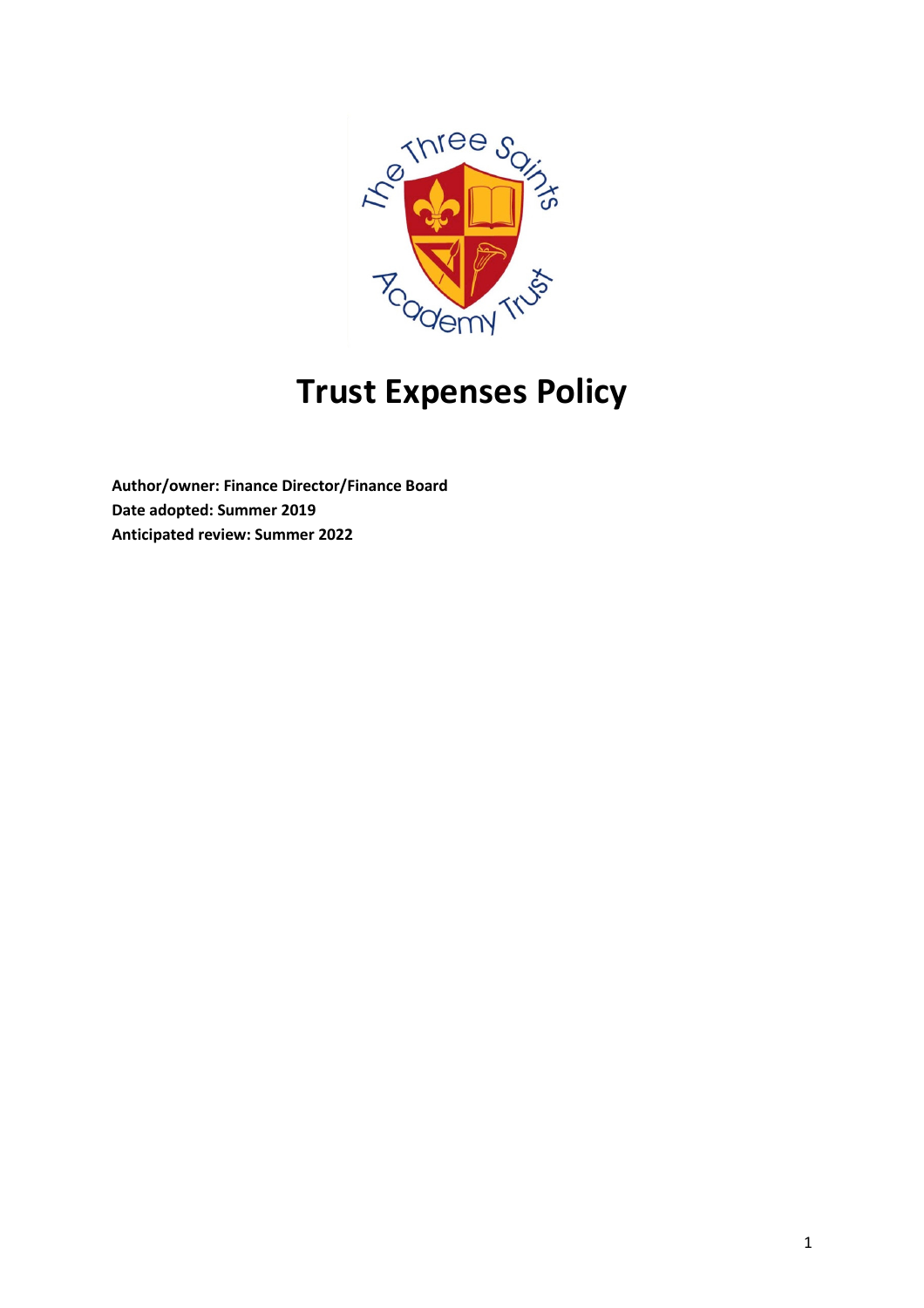# **Contents**

| 1.0 |       |  |  |  |
|-----|-------|--|--|--|
| 2.0 |       |  |  |  |
| 3.0 |       |  |  |  |
| 3.1 |       |  |  |  |
| 3.2 |       |  |  |  |
|     | 3.2.1 |  |  |  |
|     | 3.2.2 |  |  |  |
|     | 3.2.3 |  |  |  |
| 4.0 |       |  |  |  |
| 4.1 |       |  |  |  |
| 5.0 |       |  |  |  |
| 6.0 |       |  |  |  |
| 7.0 |       |  |  |  |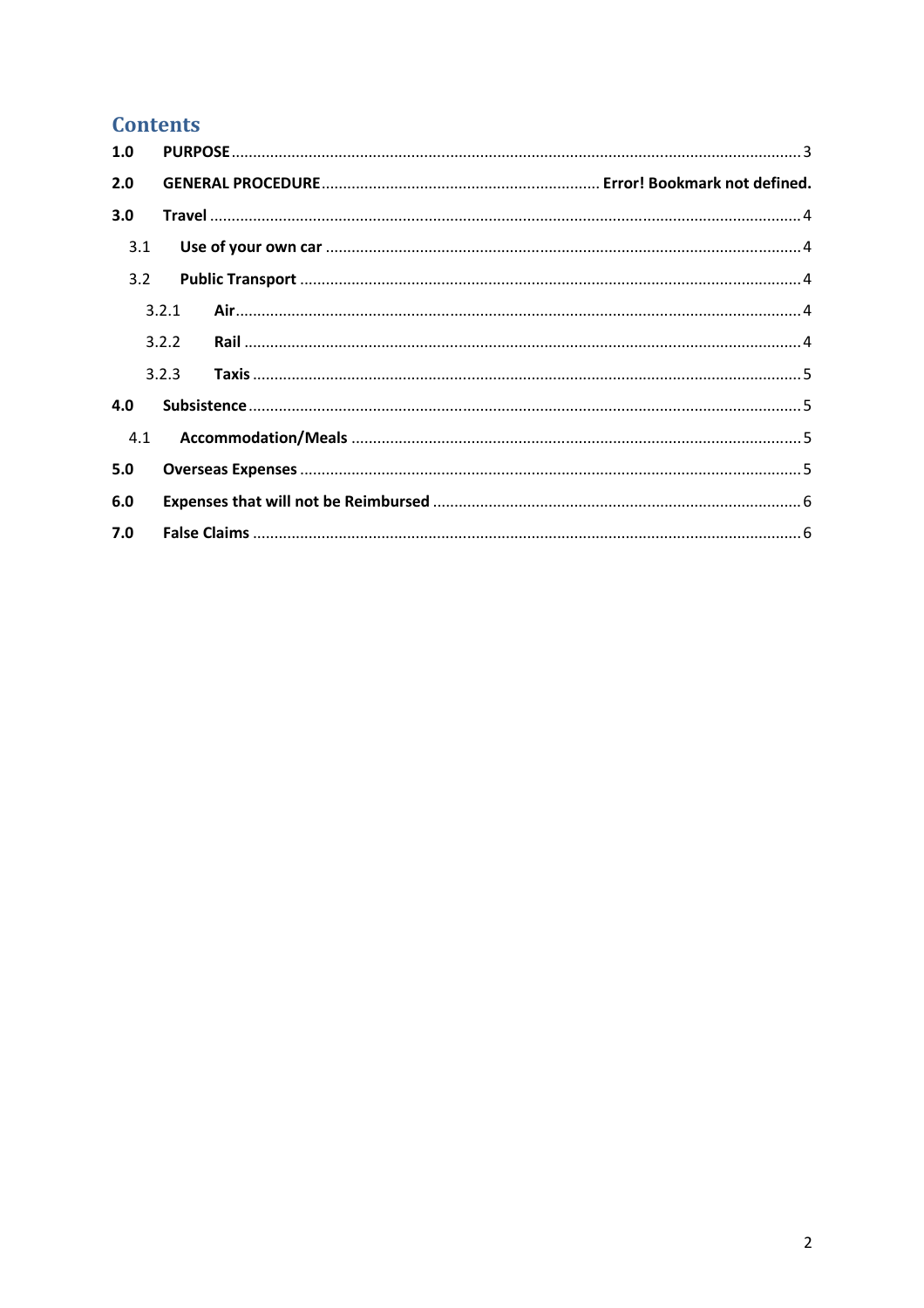## 1.0 Purpose

This policy sets out The Three Saints Academy Trust's ("The Trust") rules on how employees, governors and directors can claim for expenses incurred in the performance of their duties for the Trust. The policy covers travel, meals and accommodation.

The purpose of this policy is to ensure that employees are properly reimbursed for legitimate business expenses and to ensure that these expenses are treated appropriately for tax purposes.

#### 2.0 General procedure

The Trust will reimburse you for actual expenditure that is incurred wholly, necessarily and exclusively in connection with authorised duties that you undertake in the course of your employment.

To claim for expenses, you must use the Trust expense claim form, available from the school office. You should set out the reasons why the expense was incurred on the claim form.

Expenses will not (except in exceptional circumstances) be paid unless supporting evidence is provided, together with a completed expenses claim form. This should include original receipts or invoices with the date and time of the transaction (unless you are claiming for mileage). When claiming for travel expenses on public transport, you should enclose the tickets showing the departure point and destination of your journey, where possible. Credit and debit card statements will not normally be accepted. Where you are submitting a VAT receipt, you should set out:

- the name and VAT registration number of the retailer or service provider;
- the goods and services provided; and
- the amount of VAT payable.

Once completed and signed, you should submit your expenses claim form to the School Business Manager/Finance Director for approval.

Expenses claims must be submitted within 30 days of the expense being incurred. If this is not practical, written approval for any extension will be required from the Finance Director.

The Trust may return an expenses claim form to you without payment if it is completed incorrectly or lacks supporting evidence to enable you to complete properly and resubmit. In such cases, as long as the claim was originally submitted within the 30 day window, the claim will be paid even if the need to provide additional receipts which were inadvertently omitted means that the claim is then submitted after the 30 days.

The Trust will pay claims for authorised expenses by BACS transfer into the same bank account into which your salary is paid.

In general, you should not incur expenses other than in the categories listed below. However, if you have claims for expenditure other than for those categories listed below, you should seek written approval from the Finance Director before incurring the expense.

The Trust will accept email as written approval where it is required in this policy.

Any queries in relation to this policy should be directed to the Finance Director.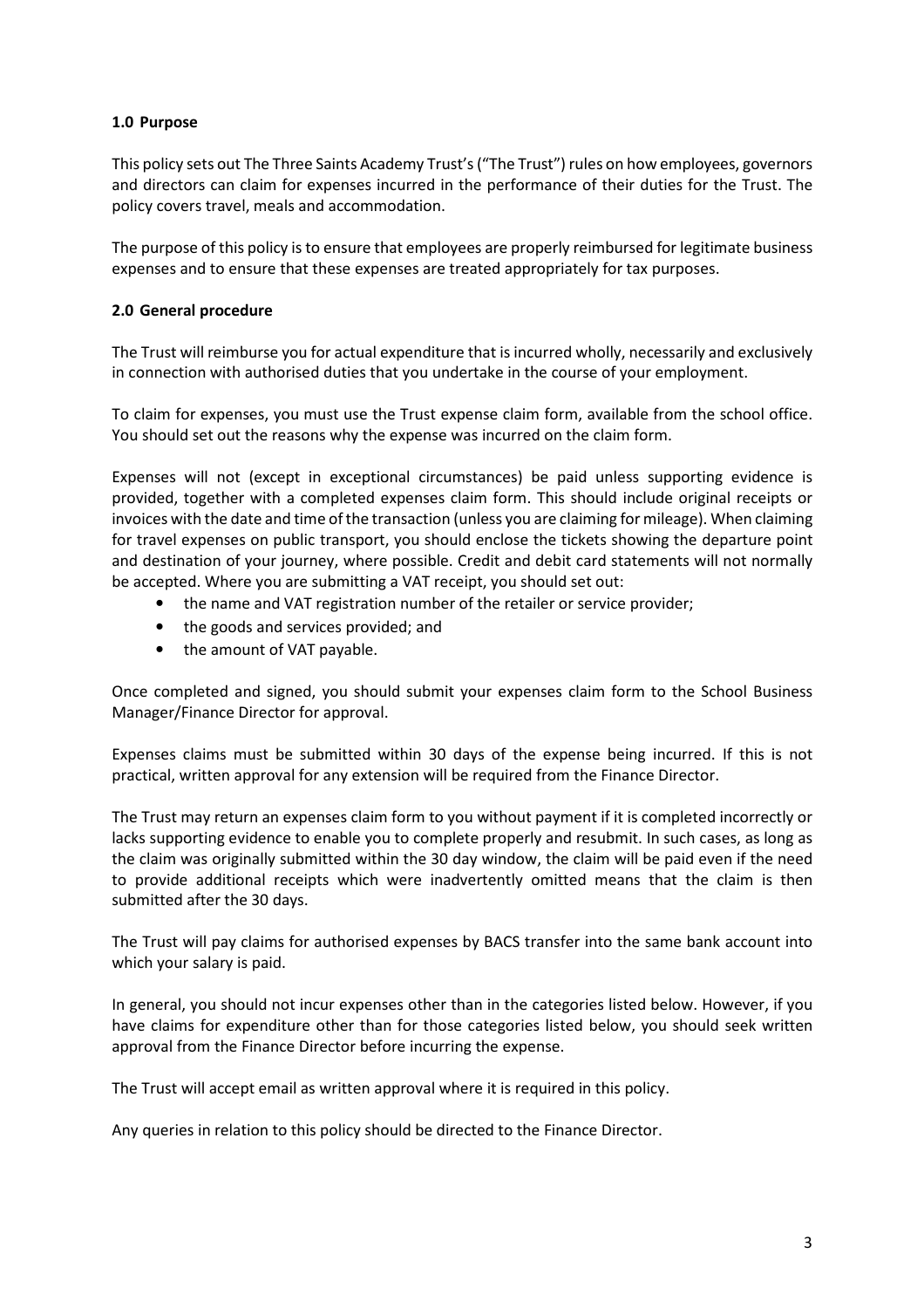## 3.0 Travel

Employees and line managers should consider whether or not travel is necessary to meet business objectives or if there are more appropriate means (for example, teleconferencing or videoconferencing).

## 3.1 Use of your own car

It may be appropriate and cost-effective to use your own car when travelling on Trust business, for example if you are travelling with several employees or, where there is limited public transport to your destination, or the journey time is significantly shorter than using public transport. Any use of your own car on company business is subject to you:

- holding a full UK driving licence;
- ensuring that your car is roadworthy and fully registered; and
- holding comprehensive motor insurance that provides for business use
- The Trust has an insurance policy which covers employees for use of their car for business purpose, you should check your journey is covered under this policy

Prior authorisation should be sought from the Finance Director/Principal before using your own car on Trust business, and wherever possible and practical employees should car share.

The Trust accepts no liability for any accident, loss, damage or claim arising out of any journey that you make on company business unless caused by our negligence. The Trust will not pay for insurance policy upgrades required for you to use your own vehicle for work purposes.

To claim for petrol expenditure, you should set out the distance of the journey undertaken on your expenses claim form. The Trust will pay you a mileage allowance of 45p per mile for mileage under 10,000 business miles per annum and 20p per mile for mileage over 10,000 business miles per annum, or such other rate as set out from time to time by HM Revenue and Customs.

The Trust will pay for tolls, congestion charges and parking costs incurred, where applicable.

#### 3.2 Public Transport

With the exception of taxis, all travel on public transport by employees on Trust business should be booked and paid for directly by the Trust. Reimbursement of out of pocket travel expenses will only be made in exceptional circumstances or with prior approval at the discretion of the Finance Director/Principal.

#### 3.2.1 Air

Any flight must be pre-authorised by the Principal in writing before being booked. Where possible, flights should be booked well in advance to benefit from any discounts for early booking.

Personal incentives or rewards associated with specific air travel, such as air miles, should not be a factor in determining which flight is purchased for Trust business. The key consideration is whether or not the flight is the most cost-effective for the Trust, unless there is a valid business reason for taking an alternative flight.

You will usually only be permitted to travel in economy class. Where you are required to travel on a long-haul flight, longer than six hours, you may be permitted to travel in premium economy or business class in certain circumstances.

#### 3.2.2 Rail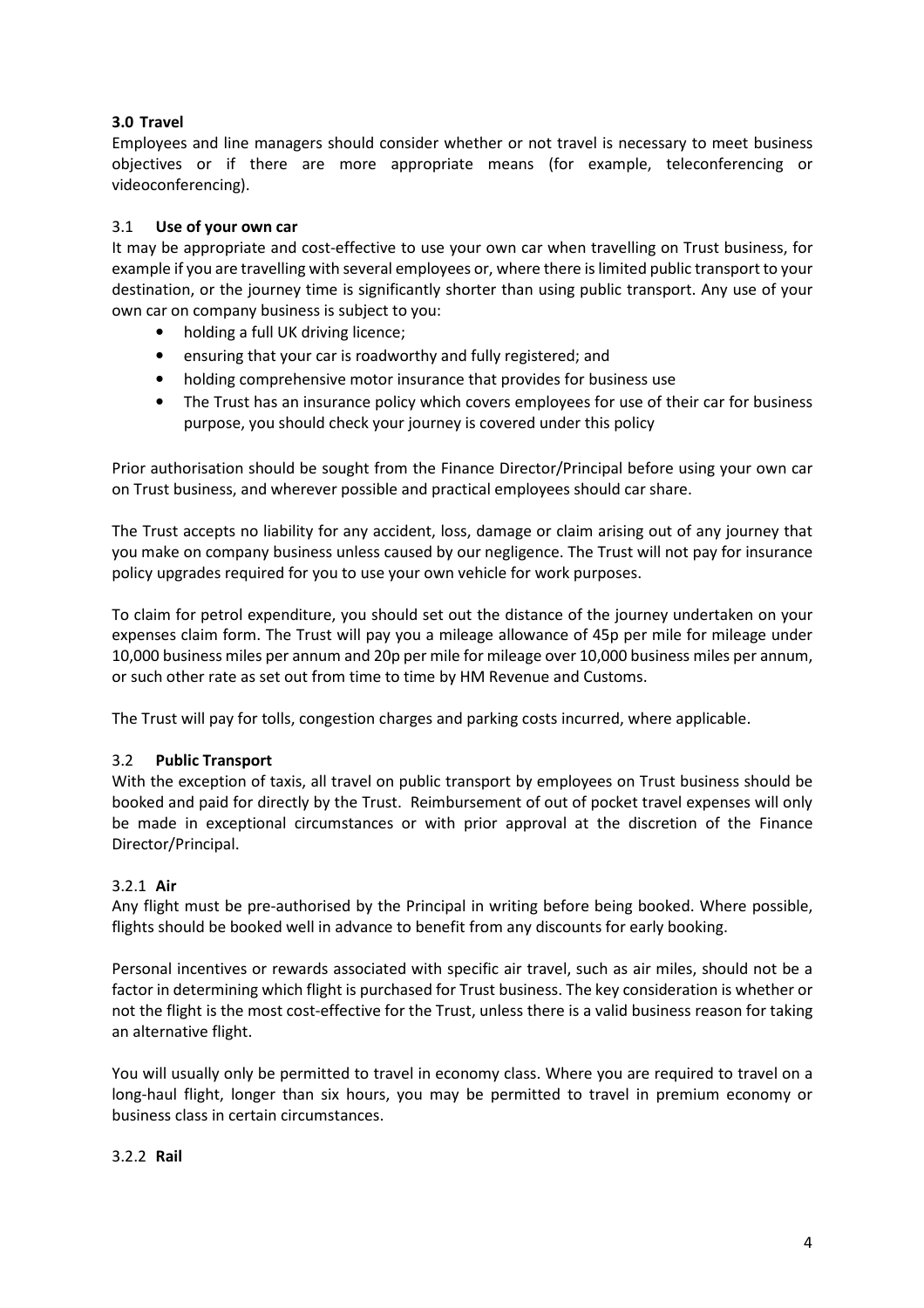You may claim for standard class rail fares only. Where possible, rail journeys should be booked well in advance to benefit from any discounts for early booking.

You should, where possible, use any rail cards or season tickets that have already been paid for as part of your normal commute to the office towards any journey taken on Trust business, where this is more economical.

# 3.2.3 Taxis

You may claim for a taxi fare only in limited circumstances. These are:

- where taking a taxi would result in a significantly shorter travel time than using public transport;
- where there are several employees travelling together;
- where personal security and safety of employees is an issue, for example night travel; or
- where pre-agreed by the Principal/Finance Director in the case of pregnancy, disability or sickness.

You must obtain a receipt with details of the date, place of departure and destination of the journey.

#### 4.0 Subsistence

#### 4.1 Accommodation/Meals

All accommodation for employees on Trust business should be booked and paid for directly by the Trust. Reimbursement of out of pocket travel expenses will only be made in exceptional circumstances or with prior approval at the discretion of the Finance Director/Principal.

As a guideline for business travel, you should book accommodation up to the equivalent of three-star standard. You may book hotel accommodation, at room only rates of up to £120 maximum in Greater London and £85 elsewhere.

It is your responsibility to ensure that any hotel reservations are cancelled within the required cancellation period if they are no longer required.

If you are required to be away from home and normal place of work on Trust business, you may claim for the following subsistence where incurred up to:

- £15 for hot "English breakfast" (if this is not included in the hotel room rate); and
- £25 for evening meal.

You should supply receipts and invoices for all hotel and meal expenses.

#### 5.0 Overseas Expenses

The meal and hotel allowances set out above also apply when travelling overseas on Trust business.

You should provide the applicable currency exchange rate for the date on which the expense was incurred. The Trust will verify the exchange rate submitted as part of any overseas expenses claim.

The Trust will reimburse you for any travel visas required for business travel. It is your responsibility to ensure that you have a valid passport with a minimum of six months remaining prior to the expiry date.

The Trust will provide business travel insurance for any trips authorised by us.